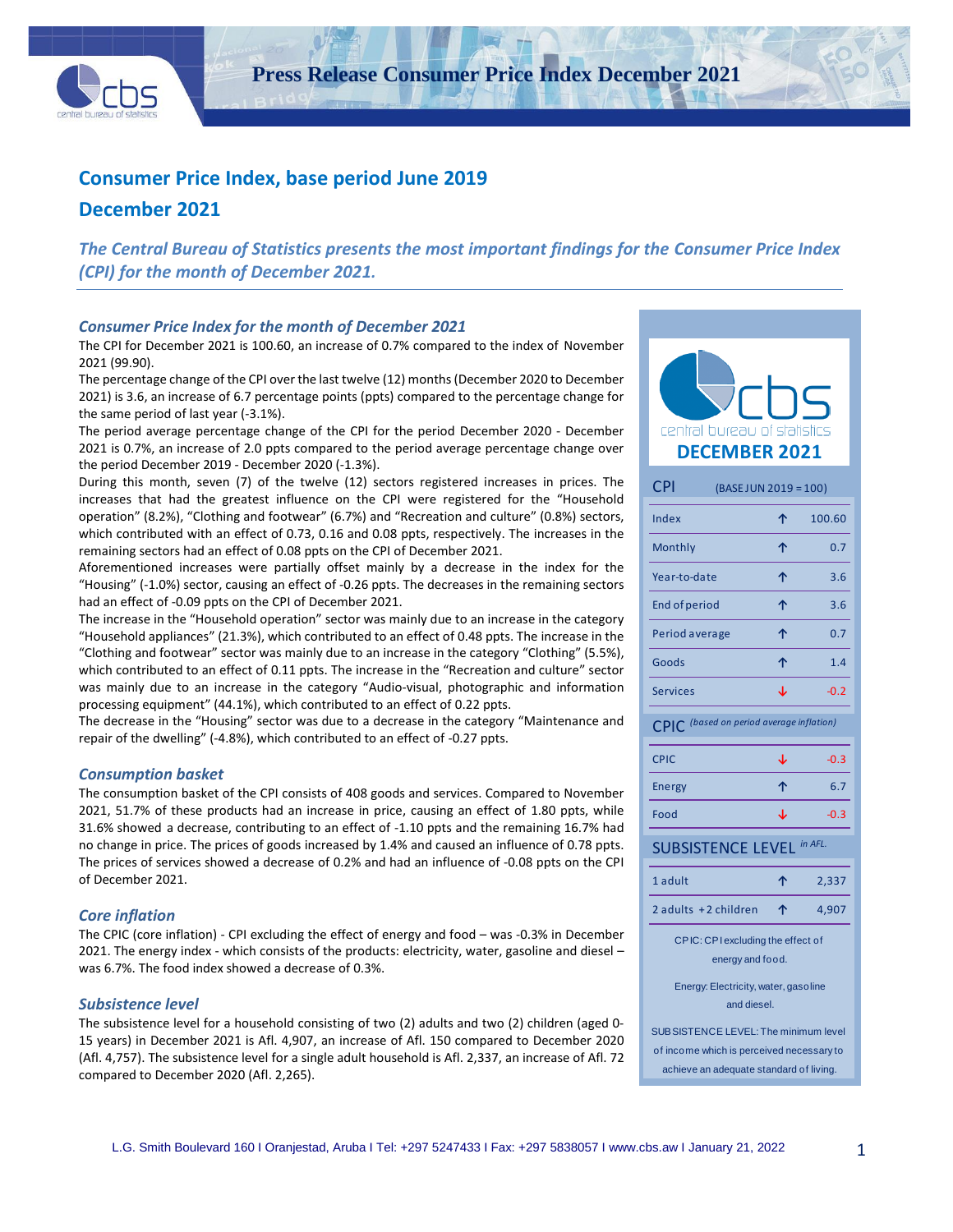

# *CPI for the period December 2020 - December 2021*

#### *Consumer Price Index*

Over the last 12 months, the CPI increased by 3.6%. Ten (10) of the twelve (12) sectors registered increases in prices. The increases that had the greatest influence on the CPI were registered for the "Transport" (15.7%), "Household operation" (6.2%), "Food and non-alcoholic beverages" (4.3%) and "Recreation and culture" (3.4%) sectors, which contributed with an effect of 1.85, 0.58, 0.47 and 0.34 ppts, respectively. The increases in the remaining sectors had an effect of 0.52 ppts on the CPI of December 2020 - December 2021.

Aforementioned increases were partially offset by decreases in the indices for the "Health" (-2.7%) and "Communications" (-0.6%) sectors, causing an effect of -0.06 and -0.05 ppts, respectively.

The increase in the "Transport" sector was mainly due to an increase in the category "Operation of personal transport equipment" (22.2%), which contributed to an effect of 1.56 ppts.

The increase in the "Household operation" sector was mainly due to increases in the categories "Household appliances" (13.1%) and "Tools and equipment for house and garden" (33.0%), which contributed to an effect of 0.32 and 0.23 ppts, respectively. The increase in the "Food and non-alcoholic beverages" sector was mainly due to an increase in the category "Food" (4.6%), which contributed to an effect of 0.44 ppts. The increase in the "Recreation and culture" sector was mainly due to an increase in the category "Audio-visual, photographic and information processing equipment" (39.5%), which contributed to an effect of 0.21 ppts.

The decrease in the "Health" sector was mainly due to a decrease in the category "Medical products, appliances and equipment" (-2.7%), which contributed to an effect of -0.04 ppts. The decrease in the "Communications" sector was due to a decrease in the category "Telephone and telefax equipment" (-11.6%), which contributed to an effect of -0.05 ppts.

#### *Consumption basket*

Over the last year 52.7% of the products in the consumtion basket had an increase in price, causing an effect of 4.66 ppts, while 35.5% showed a decrease, contributing to an effect of -1.01 ppts and the remaining 11.8% had no change in price. The prices of goods increased by 5.1% and caused an influence of 2.88 ppts. The prices of services showed an increase of 1.8% and had an influence of 0.77 ppts.

#### *Subsistence level*

Over the last 12 months, the subsistence level for a household consisting of two (2) adults and two (2) children (aged 0-15 years) registered an increase of Afl. 150. Thisincrease was mainly due to increases in the "Food and non-alcoholic beverages" (Afl. 82) and "Transport" (Afl. 41) sectors.

#### *Change in prices of crude oil, utilities, gasoline and diesel*

The average price per barrel of crude oil registered an increase of US\$ 24.63 (52.7%) from US\$ 46.78 in December 2020 to US\$ 71.41 in December 2021.

The energy index increased by 9.3% over the past 12 months. The indices of "Gasoline" and "Diesel" registered increases of respectively, 35.3% and 42.2% over the last year, contributing together with an effect of 1.42 ppts. The indiceses of the other two components of energy ("Electricity" and "Water") did not change over the past 12 months. The remaining 404 goods and services, as a group, show an increase of 2.6% and had an effect of 2.23 ppts on the CPI*.*

#### *Change in prices of Food & catering services*

Over the last 12 months, the "Food & catering services" increased by 3.8%. The "Food at home" index showed an increase of 4.3%, where all of the "Food at home" food groups increased over the period. The "Oils and fats" index increased by 15.2%, the largest increase among the "Food at home" food groups. Furthermore, other significant increases were posted in the indices for "Fruit" (10.2%), "Meat" (7.1%), "Potatoes and other tubers" (5.6%), "Fish and other seafood" (3.2%) and "Bread and cereals" (2.4%).

The index for "Food away from home" increased by 2.7% over the last 12 months.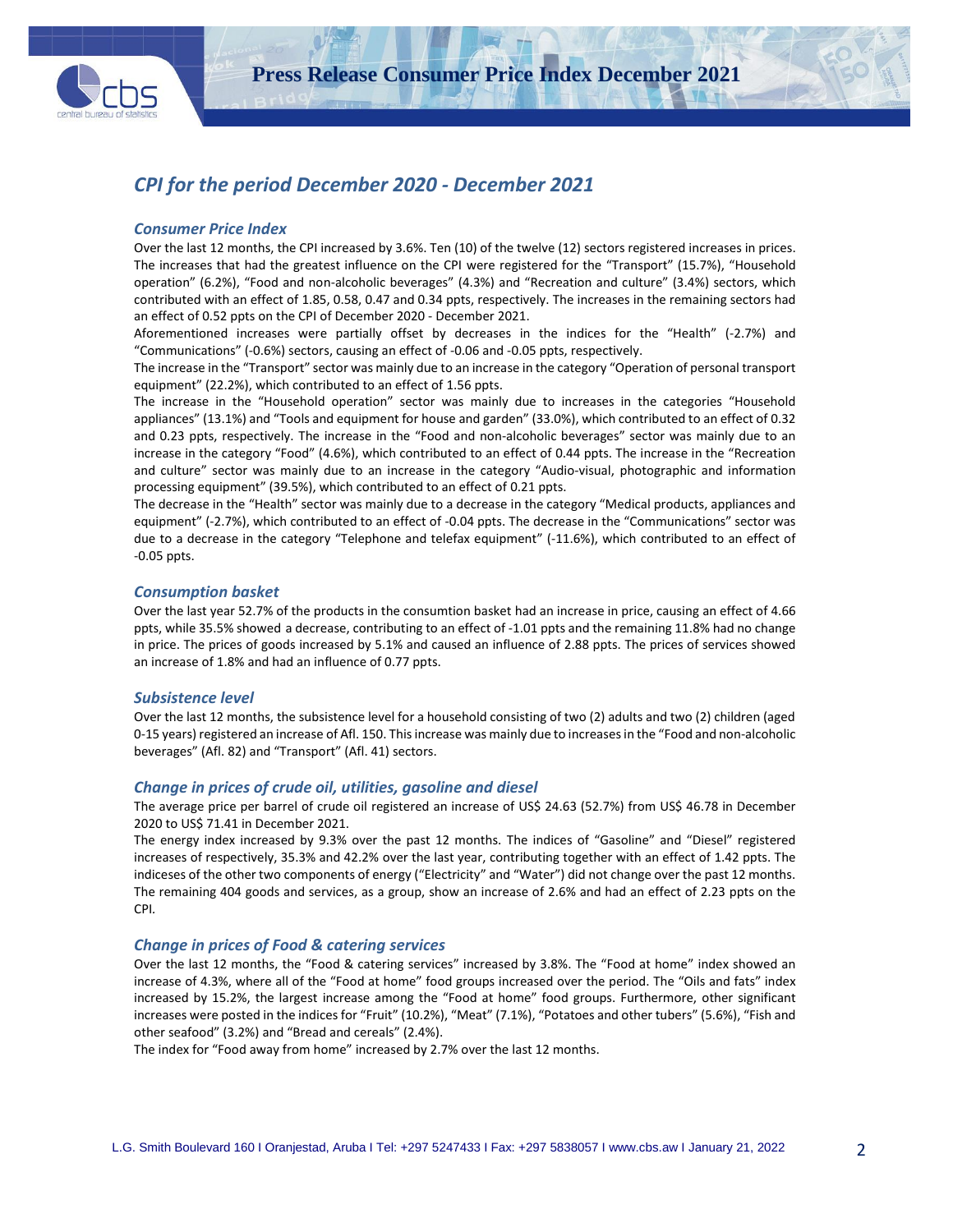

### Table 1 Overview percentage change of the CPI

|                        | Dec-20 | $Jan-21$ | $Feb-21$ | $Mar-21$ | Apr- $21$ | $May-21$ | $Jun-21$ | $Jul-21$ | Aug-21 | $Sep-21$ | <b>Oct-21</b> | <b>Nov-21</b> | $Dec-21$ |
|------------------------|--------|----------|----------|----------|-----------|----------|----------|----------|--------|----------|---------------|---------------|----------|
| Index                  | 97.06  | 96.89    | 97.00    | 97.59    | 97.57     | 97.39    | 98.09    | 98.53    | 98.84  | 99.24    | 99.31         | 99.90         | 100.60   |
| Monthly                | 0.1    | $-0.2$   | 0.1      | 0.6      | 0.0       | $-0.2$   | 0.7      | 0.5      | 0.3    | 0.4      | 0.1           | 0.6           | 0.7      |
| Year-to-date           | $-3.1$ | $-0.2$   | $-0.1$   | 0.5      | 0.5       | 0.3      | 1.1      | 1.5      | 1.8    | 2.2      | 2.3           | 2.9           | 3.6      |
| End of period          | $-3.1$ | $-2.7$   | $-1.9$   | $-1.1$   | $-0.4$    | $-0.2$   | 1.0      | 1.8      | 1.4    | 2.2      | 2.4           | 3.1           | 3.6      |
| Period average         | $-1.3$ | $-1.8$   | $-2.2$   | $-2.3$   | $-2.3$    | $-2.2$   | $-1.8$   | $-1.4$   | $-1.1$ | $-0.7$   | $-0.3$        | 0.2           | 0.7      |
| Goods                  | 0.0    | $-0.2$   | 0.4      | 1.2      | 1.2       | $-0.4$   | 0.6      | 0.8      | 0.4    | 0.9      | $-0.7$        | 0.7           | 1.4      |
| <b>Services</b>        | 0.3    | $-0.2$   | $-0.3$   | $-0.1$   | $-0.1$    | 0.2      | 0.8      | 0.0      | 0.2    | $-0.2$   | 1.1           | 0.5           | $-0.2$   |
| <b>CPIC</b>            | 0.1    | $-0.5$   | $-0.9$   | $-1.2$   | $-1.4$    | $-1.7$   | $-1.6$   | $-1.4$   | $-1.3$ | $-1.2$   | $-0.9$        | $-0.7$        | $-0.3$   |
| Energy                 | $-7.9$ | $-8.0$   | $-7.9$   | $-7.5$   | $-6.1$    | $-4.1$   | $-2.4$   | $-0.9$   | 0.6    | 2.0      | 3.4           | 5.1           | 6.7      |
| Food                   | $-0.8$ | $-1.5$   | $-2.0$   | $-2.3$   | $-2.6$    | $-2.6$   | $-2.5$   | $-2.3$   | $-2.1$ | $-1.7$   | $-1.4$        | $-0.9$        | $-0.3$   |
| 1 adult                | 2,265  | 2,257    | 2,258    | 2,258    | 2,262     | 2,263    | 2,271    | 2,293    | 2,294  | 2,304    | 2,311         | 2,331         | 2,337    |
| 2 adults $+2$ children | 4,757  | 4,739    | 4,742    | 4,741    | 4,750     | 4,752    | 4,770    | 4,815    | 4,817  | 4,839    | 4,854         | 4,896         | 4,907    |
|                        |        |          |          |          |           |          |          |          |        |          |               |               |          |

*Source: Central Bureau of Statistics Aruba*

| Table 2 Percentage change by sector        |             |               |         |                    |                 |                 |  |  |  |
|--------------------------------------------|-------------|---------------|---------|--------------------|-----------------|-----------------|--|--|--|
|                                            |             |               |         | Percentage changes |                 |                 |  |  |  |
|                                            | Weight      | <b>Effect</b> | Monthly | Year-to-date       | End of period   | Period average  |  |  |  |
| Sector                                     | coefficient | Nov-Dec       | Nov-Dec | Dec-Dec            | Dec 20 - Dec 21 | Dec 20 - Dec 21 |  |  |  |
| <b>CPI</b>                                 | 10,000.0    | 0.70          | 0.7     | 3.6                | 3.6             | 0.7             |  |  |  |
| 01. Food and non-alcoholic beverages       | 1,087.7     | 0.01          | 0.1     | 4.3                | 4.3             | $-0.2$          |  |  |  |
| 02. Alcoholic beverages and tobacco        | 78.2        | 0.01          | 1.0     | 2.1                | 2.1             | 0.1             |  |  |  |
| 03. Clothing and footwear                  | 276.8       | 0.16          | 6.7     | 0.9                | 0.9             | $-6.8$          |  |  |  |
| 04. Housing                                | 2,522.2     | $-0.26$       | $-1.0$  | 0.5                | 0.5             | 0.7             |  |  |  |
| 05. Household operation                    | 929.2       | 0.73          | 8.2     | 6.2                | 6.2             | $-1.1$          |  |  |  |
| 06. Health                                 | 223.1       | 0.00          | $-0.1$  | $-2.7$             | $-2.7$          | $-3.6$          |  |  |  |
| 07. Transport                              | 1,257.4     | $-0.08$       | $-0.6$  | 15.7               | 15.7            | 9.5             |  |  |  |
| 08. Communications                         | 849.6       | 0.00          | 0.0     | $-0.6$             | $-0.6$          | $-0.1$          |  |  |  |
| 09. Recreation and culture                 | 1,013.3     | 0.08          | 0.8     | 3.4                | 3.4             | $-1.9$          |  |  |  |
| 10. Education                              | 98.0        | 0.00          | 0.0     | 4.6                | 4.6             | 1.9             |  |  |  |
| 11. Restaurants and hotels                 | 442.0       | 0.04          | 0.9     | 1.9                | 1.9             | 0.3             |  |  |  |
| 12. Miscellaneous goods and services       | 1,222.6     | 0.02          | 0.1     | 1.8                | 1.8             | $-0.1$          |  |  |  |
| Source: Central Bureau of Statistics Aruba |             |               |         |                    |                 |                 |  |  |  |

Table 3 Categories with the greatest positive effect on the CPI of December 2021

|                                            | Monthly | Effect |
|--------------------------------------------|---------|--------|
| Category                                   | change  |        |
| Household appliances                       | 21.3    | 0.48   |
| Audio-visual, photographic and information |         |        |
| processing equipment                       | 44 1    | 0.22   |
| Tools and equipment for house and garden   | 22.0    | 0.16   |
| Clothing                                   | 5.5     | 0.11   |
| Furniture, furnishings, carpets and other  |         |        |
| floor coverings                            | 8.0     | 0.08   |
| Source: Central Bureau of Statistics Aruba |         |        |

Table 4 Categories with the greatest negative effect on the CPI of December 2021

|                                            | Monthly | Effect  |
|--------------------------------------------|---------|---------|
| Category                                   | change  |         |
| Maintenance and repair of the dwelling     | $-4.8$  | $-0.27$ |
| Operation of personal transport equipment  | $-1.5$  | $-0.12$ |
| Holidays                                   | $-2.7$  | $-0.09$ |
| Recreational and cultural services         | $-0.7$  | $-0.02$ |
| Other recreational items and equipment;    |         |         |
| gardens and pets                           | $-0.8$  | $-0.02$ |
| Source: Central Bureau of Statistics Aruba |         |         |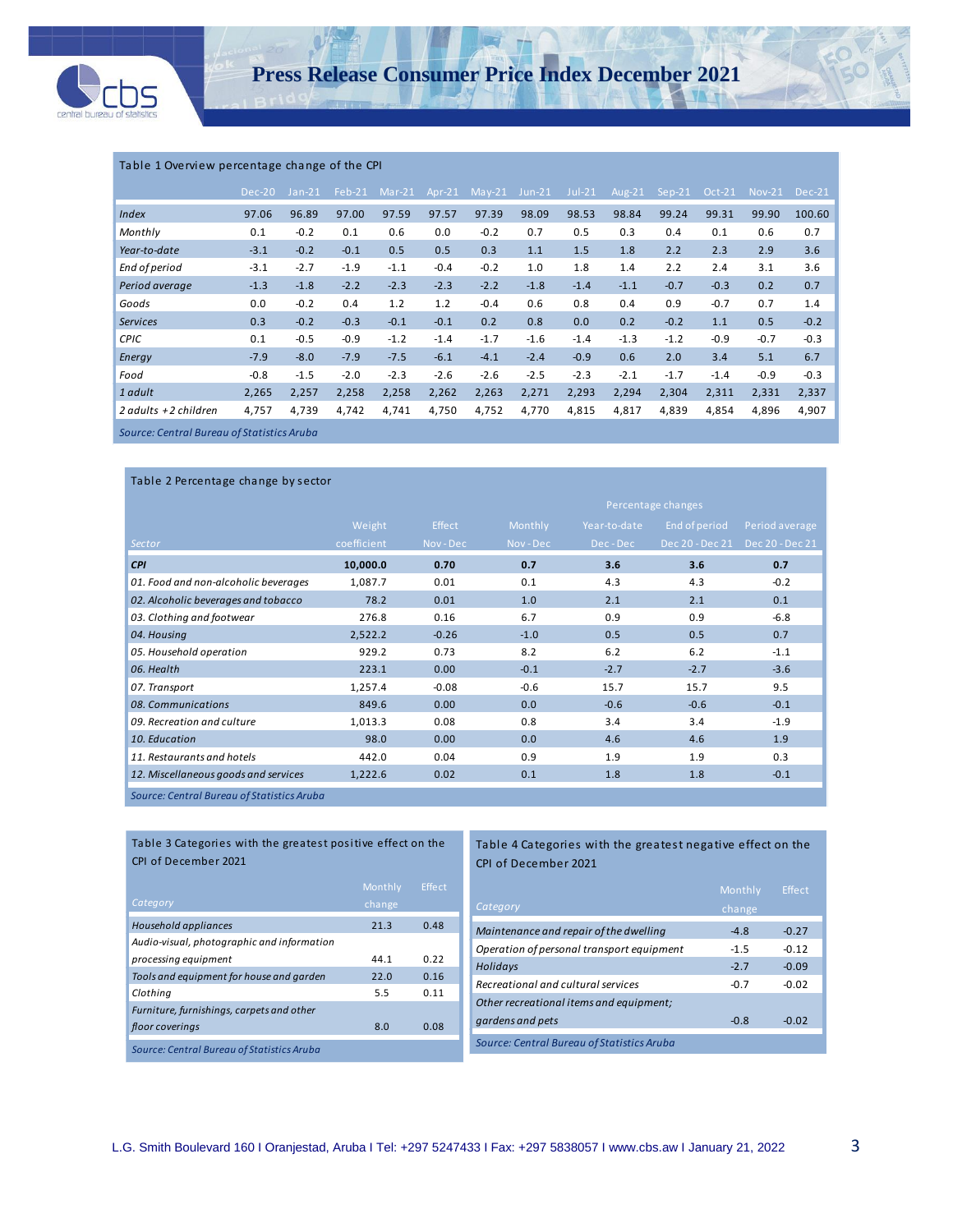

# **Change in prices of crude oil, utilities, gasoline and diesel in December 2021**

The prices of utilities (electricity and water), gasoline and diesel are for the greater part determined by international crude oil prices. In December 2021 the average price per barrel of crude oil (US\$ 71.41) had a decrease of US\$ 8.72 (-10.9%) compared to November 2021 (US\$ 80.13).

The prices of electricity and water did not change compared to November 2021. Subsequently, the average electricity price per household remained at Afl. 240.09, while the average price of water per household remained at Afl. 137.05.

In December 2021 the price of gasoline registered a decrease of Afl. 7.40 cents (-3.0%) and had an effect of -0.15 ppts on the CPI. The price of diesel registered a decrease of Afl. 6.70 cents (-3.2%) and had an effect of -0.01 ppt on the CPI of December 2021.

In December 2021, utilities, gasoline and diesel as a group showed a decrease in price of 1.0% compared to November 2021, and had an influence of -0.16 ppts on the CPI, while the remaining 404 goods and services, as a group, show an increase of 1.0% and had an effect of 0.86 ppts on the CPI*.*

## Table 6 Effect on the CPI of December 2021 of goods and services which are dependent on crude oil prices

|                                            | Weight   | Monthly | <b>Effect</b> |  |  |  |  |
|--------------------------------------------|----------|---------|---------------|--|--|--|--|
| Category                                   |          | change  |               |  |  |  |  |
| Electricity                                | 810.2    | 0.0     | 0.00          |  |  |  |  |
| Gasoline                                   | 430.5    | $-3.0$  | $-0.15$       |  |  |  |  |
| Water                                      | 367.3    | 0.0     | 0.00          |  |  |  |  |
| Diesel                                     | 30.2     | $-3.2$  | $-0.01$       |  |  |  |  |
| <b>Total group</b>                         | 1.638.1  | $-1.0$  | $-0.16$       |  |  |  |  |
| Remaining goods and services               | 8.361.9  | 1.0     | 0.86          |  |  |  |  |
| CPI                                        | 10.000.0 | 0.7     | 0.70          |  |  |  |  |
| Source: Central Bureau of Statistics Aruba |          |         |               |  |  |  |  |

|                       | Table 5 Prices of crude oil, utilities, gasoline and diesel, 2020 - 2021 |                |                             |                                   |        |               |        |       |                |               |                                   |        |               |        |
|-----------------------|--------------------------------------------------------------------------|----------------|-----------------------------|-----------------------------------|--------|---------------|--------|-------|----------------|---------------|-----------------------------------|--------|---------------|--------|
|                       |                                                                          |                | 2020                        |                                   |        |               |        | 2021  |                |               |                                   |        |               |        |
|                       |                                                                          | Total          | Total                       |                                   |        |               |        |       | Total          | Total         |                                   |        |               |        |
|                       | Crude                                                                    |                | energy charge energy charge |                                   |        |               |        | Crude | energy charge  | energy charge |                                   |        |               |        |
| Month                 | oil                                                                      | $\leq$ 500 kWh | 501-1000 kWh                | Electricity Water Gasoline Diesel |        |               |        | oil   | $\leq$ 500 kWh | 501-1000 kWh  | Electricity Water Gasoline Diesel |        |               |        |
| January               | 57.92                                                                    | 31.09          | 31.99                       | 240.09                            | 137.05 | 204.60        | 179.20 | 51.23 | 31.09          | 31.99         | 240.09                            | 137.05 | 185.90        | 152.40 |
| March                 | 50.67                                                                    | 31.09          | 31.99                       | 240.09                            | 137.05 | 201.90        | 172.40 | 59.10 | 31.09          | 31.99         | 240.09                            | 137.05 | 196.30        | 158.60 |
| March                 | 30.40                                                                    | 31.09          | 31.99                       | 240.09                            | 137.05 | 197.20        | 160.60 | 62.62 | 31.09          | 31.99         | 240.09                            | 137.05 | 208.78        | 170.90 |
| April                 | 17.39                                                                    | 31.09          | 31.99                       | 240.09                            | 137.05 | 160.60        | 136.70 | 61.52 | 31.09          | 31.99         | 240.09                            | 137.05 | 221.60 175.80 |        |
| May                   | 26.57                                                                    | 31.09          | 31.99                       | 240.09                            | 137.05 | 144.70 119.00 |        | 65.17 | 31.09          | 31.99         | 240.09                            | 137.05 | 222.10 174.60 |        |
| June                  | 38.19                                                                    | 31.09          | 31.99                       | 240.09                            | 137.05 | 160.50        | 121.60 | 70.97 | 31.09          | 31.99         | 240.09                            | 137.05 | 225.80        | 183.00 |
| July                  | 40.58                                                                    | 31.09          | 31.99                       | 240.09                            | 137.05 | 174.90        | 135.00 | 72.61 | 31.09          | 31.99         | 240.09                            | 137.05 | 230.70        | 188.70 |
| August                | 42.33                                                                    | 31.09          | 31.99                       | 240.09                            | 137.05 | 178.10        | 140.70 | 67.62 | 31.09          | 31.99         | 240.09                            | 137.05 | 235.70        | 189.30 |
| September             | 39.64                                                                    | 31.09          | 31.99                       | 240.09                            | 137.05 | 180.20        | 140.50 | 70.50 | 31.09          | 31.99         | 240.09                            | 137.05 | 233.60 185.60 |        |
| October               | 39.45                                                                    | 31.09          | 31.99                       | 240.09                            | 137.05 | 178.90        | 135.00 | 80.49 | 31.09          | 31.99         | 240.09                            | 137.05 | 234.20 193.20 |        |
| November              | 41.07                                                                    | 31.09          | 31.99                       | 240.09                            | 137.05 | 176.80        | 136.10 | 80.13 | 31.09          | 31.99         | 240.09                            | 137.05 | 246.40        | 209.00 |
| December              | 46.78                                                                    | 31.09          | 31.99                       | 240.09                            | 137.05 | 176.70        | 142.30 | 71.41 | 31.09          | 31.99         | 240.09                            | 137.05 | 239.00        | 202.30 |
|                       |                                                                          |                |                             |                                   |        |               |        |       |                |               |                                   |        |               |        |
| <b>Yearly Average</b> | 39.25                                                                    | 31.09          | 31.99                       | 240.09                            | 137.05 | 177.93        | 143.26 | 67.78 | 31.09          | 31.99         | 240.09                            | 137.05 | 223.34        | 181.95 |

*Source: Central Bureau of Statistics Aruba*

*<sup>1</sup> Average West Texas Intermediate (WTI) crude oil price per barrel in US\$ (Source: U.S. Energy Information Administration)*

*2 Total energy charge in Afl. cents per kWh* 

*3 Electricty price in Afl. is based on an average household usage of 725.5 kWh*

*<sup>4</sup> Water price in Afl. is based on an average household usage in m <sup>3</sup>*

*<sup>5</sup> Gasoline and diesel prices in Afl. cents per liter*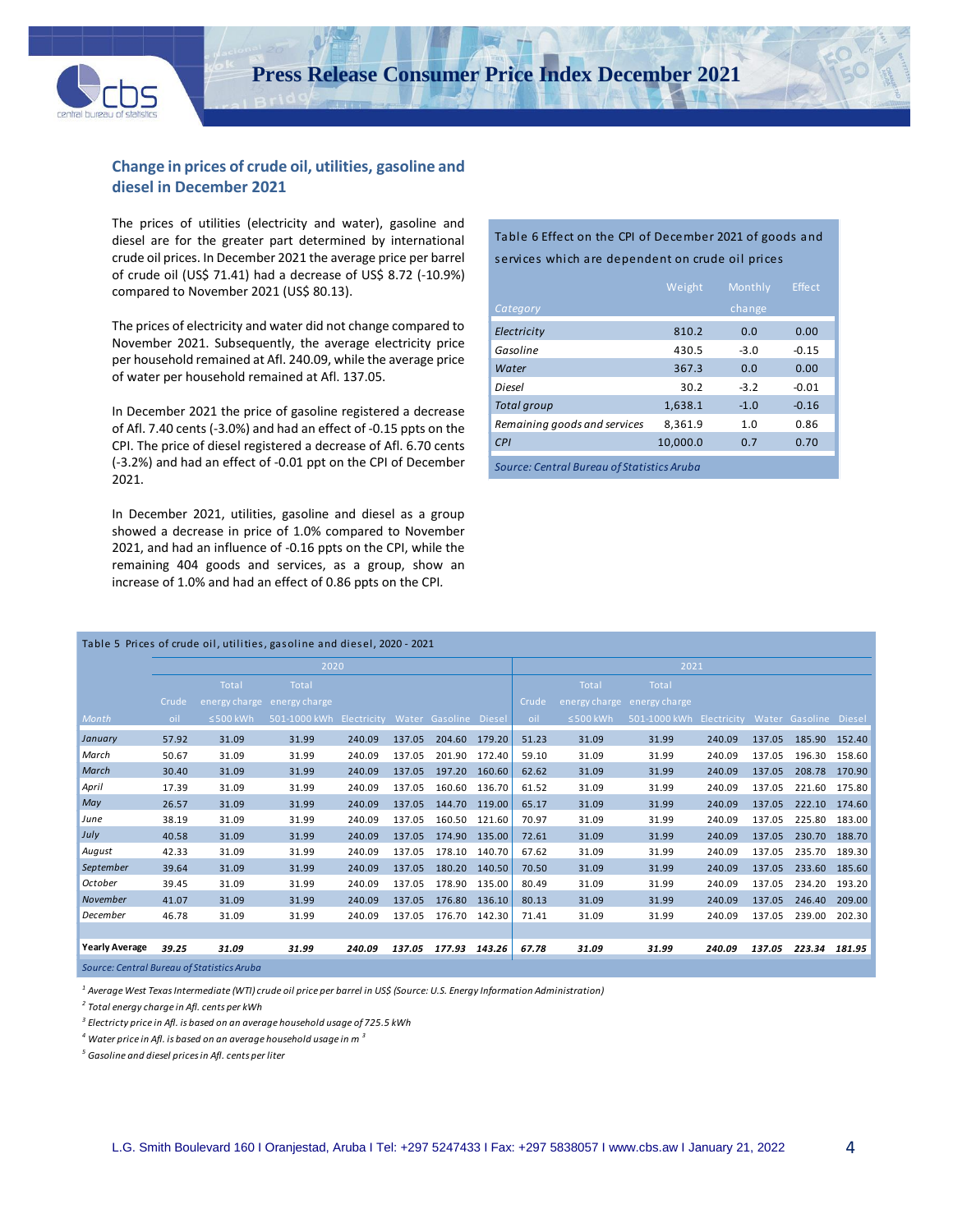

## **Change in prices of Food & catering services in December 2021**

The "Food & catering services" index showed an increase of 0.2% in December 2021, after an increase of 1.3% in November 2021. The index for "Food at home" showed an increase of 0.1% in December, as eight (8) of the eleven (11) "Food at home" indices increased in December 2021. The "Oils and fats" index registered the largest increase (3.6%) in December 2021. Furthermore, other significant increases were posted in the indices for "Fish and other seafood" (0.9%), "Meat" (0.8%), "Non-alcoholic beverages" (0.7%) and "Milk, cheese and eggs" (0.4%).

The "Potatoes and other tubers" (-3.6%) index registered the largest decrease in December 2021.

The index for "Food away from home" increased by 0.5% in December 2021.

In December 2021, "Food at home" and "Food away from home" as a group showed an increase in price of 0.2% compared to November 2021, and had an effect of 0.04 ppts on the CPI, while the remaining goods and services, as a group, experienced an increase in price of 0.8%, causing an effect of 0.66 ppts on the CPI.

## Table 8 Effect on the CPI of December 2021 of Food at home and Food away from home

|                                            | Weight   | Monthly | Effect |  |  |  |  |
|--------------------------------------------|----------|---------|--------|--|--|--|--|
| Category                                   |          | change  |        |  |  |  |  |
| Food at home                               | 1,087.7  | 0.1     | 0.01   |  |  |  |  |
| Food away from home                        | 429.8    | 0.5     | 0.02   |  |  |  |  |
| <b>Total group</b>                         | 1,517.5  | 0.2     | 0.04   |  |  |  |  |
| Remaining goods and services               | 8.482.5  | 0.8     | 0.66   |  |  |  |  |
| CPI                                        | 10,000.0 | 0.7     | 0.70   |  |  |  |  |
| Source: Central Bureau of Statistics Aruba |          |         |        |  |  |  |  |

| Table 7 Percentage change for Food & catering services |             |        |                |               |           |                    |                 |          |                       |  |
|--------------------------------------------------------|-------------|--------|----------------|---------------|-----------|--------------------|-----------------|----------|-----------------------|--|
|                                                        |             |        | <b>Indices</b> |               |           | Percentage changes |                 |          | Effect                |  |
|                                                        |             |        |                |               |           |                    |                 |          |                       |  |
|                                                        | Weight      |        |                |               | Monthly   | Monthly            | End of period   | Monthly  | End of period         |  |
|                                                        | coefficient | Dec-20 |                | Nov-21 Dec-21 | Oct - Nov | Nov-Dec            | Dec 20 - Dec 21 |          | Nov-Dec Dec 20-Dec 21 |  |
| <b>Food &amp; catering services</b>                    | 1,517.5     | 98.40  |                | 101.93 102.18 | 1.3       | 0.2                | 3.8             | 0.037    | 0.591                 |  |
| <b>Food at home</b>                                    | 1,087.7     | 96.70  |                | 100.76 100.89 | 1.8       | 0.1                | 4.3             | 0.014    | 0.469                 |  |
| <b>Bread and cereals</b>                               | 178.1       | 97.61  | 99.92          | 99.95         | $-0.1$    | 0.0                | 2.4             | 0.001    | 0.043                 |  |
| Meat                                                   | 242.5       | 97.05  | 103.06         | 103.91        | 0.9       | 0.8                | 7.1             | 0.021    | 0.172                 |  |
| Fish and other seafood                                 | 49.0        | 97.89  | 100.20         | 101.06        | 1.7       | 0.9                | 3.2             | 0.004    | 0.016                 |  |
| Milk, cheese and eggs                                  | 135.3       | 101.12 | 102.48         | 102.93        | 0.8       | 0.4                | 1.8             | 0.006    | 0.025                 |  |
| Oils and fats                                          | 32.2        | 96.56  | 107.30         | 111.20        | 3.1       | 3.6                | 15.2            | 0.013    | 0.049                 |  |
| Fruit                                                  | 97.6        | 90.75  | 102.54         | 99.97         | 8.2       | $-2.5$             | 10.2            | $-0.025$ | 0.093                 |  |
| Potatoes and other tubers                              | 18.2        | 75.66  | 82.85          | 79.91         | 2.9       | $-3.6$             | 5.6             | $-0.005$ | 0.008                 |  |
| Vegetables                                             | 89.1        | 88.67  | 91.38          | 90.19         | 6.5       | $-1.3$             | 1.7             | $-0.011$ | 0.014                 |  |
| Sugar, jam, honey and other confectionery              | 42.0        | 100.21 | 101.77         | 101.87        | 0.1       | 0.1                | 1.7             | 0.000    | 0.007                 |  |
| Food products n.e.c.                                   | 80.1        | 99.33  | 100.70         | 100.87        | 0.4       | 0.2                | 1.5             | 0.001    | 0.013                 |  |
| Non-alcoholic beverages                                | 123.6       | 100.16 | 101.79         | 102.51        | 0.5       | 0.7                | 2.3             | 0.009    | 0.001                 |  |
| Food away from home                                    | 429.8       | 102.68 | 104.90         | 105.43        | 0.1       | 0.5                | 2.7             | 0.023    | 0.122                 |  |
| <b>Other goods and services</b>                        | 8,482.5     | 96.82  | 99.54          | 100.32        | 0.5       | 0.8                | 3.6             | 0.663    | 3.057                 |  |
| Other goods                                            | 4.735.8     | 94.36  | 97.68          | 99.29         | 0.5       | 1.7                | 5.2             | 0.765    | 2.408                 |  |
| Other services                                         | 3,746.7     | 99.94  | 101.89         | 101.62        | 0.5       | $-0.3$             | 1.7             | $-0.102$ | 0.649                 |  |
| <b>CPI</b>                                             | 10,000.0    | 97.06  | 99.90          | 100.60        | 0.6       | 0.7                | 3.6             | 0.700    | 3.648                 |  |
| Source: Central Bureau of Statistics Aruba             |             |        |                |               |           |                    |                 |          |                       |  |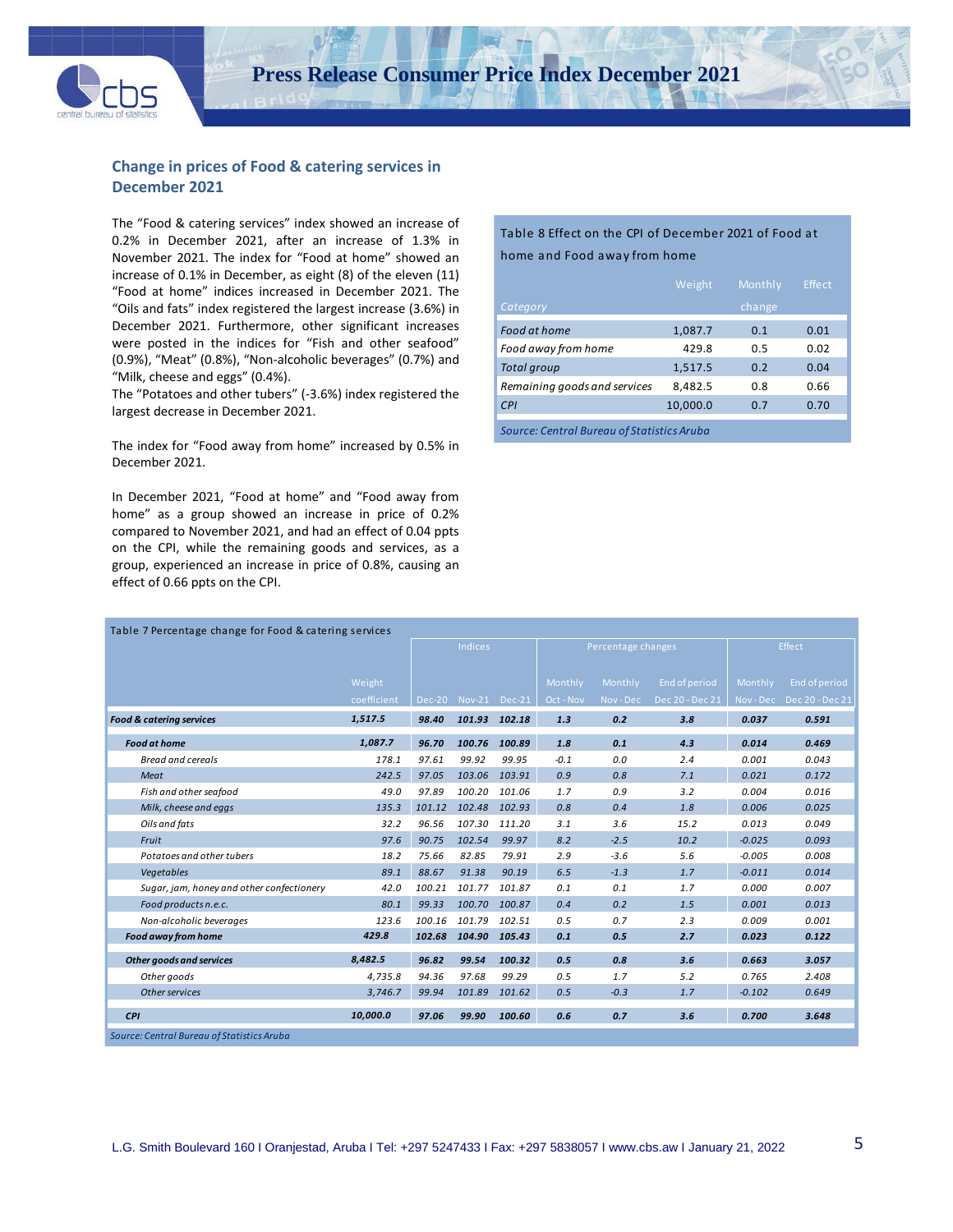

 $\ddot{\phantom{a}}$ 

#### **The subsistence level in December 2021**

The subsistence level is the minimum level of income which is perceived necessary to achieve an adequate standard of living in a given country. The subsistence level is usually determined by estimating the cost of all the essential resources that an average adult consumes in one month or year. This is commonly called a basic needs index, and varies according to the price of food, clothing, housing, transport and other items in the "basket". Equivalent scales are used to adjust the assumed standard of living, of households of different sizes and composition. The scale assigns a weight of 1.0 for the first adult and 0.5 for each additional adult in the household (aged 15+) and a weight of 0.3 for each child (aged 0-14 years). The subsistence level is based on figures of the report "Bestaansminimum 2010" published by the CBS in December 2010 and is monthly updated for inflation using the monthly CPI. The reference unit used in this report is a household consisting of two (2) adults and two (2) children (aged 0-14 years).

Table 9 Monthly subsistence level in Aruba (in Afl.) by sector for a family of 2 adults and 2 children (aged 0-15 years)

|                                            |        |          | Absolute       |  |  |  |  |
|--------------------------------------------|--------|----------|----------------|--|--|--|--|
| <b>Sector</b>                              | Dec-20 | $Dec-21$ | Change         |  |  |  |  |
| Food and non-alcoholic beverages           | 1,888  | 1,970    | 82             |  |  |  |  |
| Clothing and footwear                      | 255    | 257      | $\overline{z}$ |  |  |  |  |
| Housing                                    | 1,447  | 1,453    | 6              |  |  |  |  |
| Household operation                        | 108    | 114      | 6              |  |  |  |  |
| Health                                     | 81     | 78       | $-3$           |  |  |  |  |
| Transport                                  | 265    | 306      | 41             |  |  |  |  |
| Communications                             | 152    | 151      | $-1$           |  |  |  |  |
| Recreation and culture                     | 162    | 168      | 6              |  |  |  |  |
| Education                                  | 74     | 78       | $\overline{4}$ |  |  |  |  |
| Miscellaneous goods and services           | 325    | 331      | 6              |  |  |  |  |
| <b>Total</b>                               | 4,757  | 4,907    | 150            |  |  |  |  |
| Source: Central Bureau of Statistics Aruba |        |          |                |  |  |  |  |

In December 2021 the monthly subsistence level for a household consisting of two (2) adults and two (2) children (aged 0-14 years) (Afl. 4,907) showed an increase of Afl. 150 compared to December 2020 (Afl. 4,757) and was mainly caused by an increase of Afl. 82 in the sector "Food and nonalcoholic beverages".

Table 10 Monthly Subsistence level in Aruba (in Afl.) by family size and composition, December 2021 (Base period Oct. 2010)

|                                            |              |            | Equivalence scales |            |             |
|--------------------------------------------|--------------|------------|--------------------|------------|-------------|
|                                            | $\mathbf{1}$ | 1.3        | 1.5                | 1.8        | 2.1         |
|                                            | 1 adult      | 1 adult    | 2 adults           | 2 adults   | 2 adults    |
| Period                                     |              | $+1$ child |                    | $+1$ child | +2 children |
| <b>Dec-20</b>                              | 2,265        | 2,945      | 3,398              | 4,077      | 4,757       |
| $Jan-21$                                   | 2,257        | 2,934      | 3,385              | 4,062      | 4,739       |
| $Feb-21$                                   | 2,258        | 2,936      | 3,387              | 4,065      | 4,742       |
| $Mar-21$                                   | 2,258        | 2,935      | 3,387              | 4,064      | 4,741       |
| Apr-21                                     | 2,262        | 2,940      | 3,393              | 4,071      | 4,750       |
| $May-21$                                   | 2,263        | 2,942      | 3,395              | 4,074      | 4,752       |
| $Jun-21$                                   | 2,271        | 2,953      | 3,407              | 4,088      | 4,770       |
| $Jul-21$                                   | 2,293        | 2,980      | 3,439              | 4,127      | 4,815       |
| $Aug-21$                                   | 2,294        | 2,982      | 3,441              | 4,129      | 4,817       |
| $Sep-21$                                   | 2,304        | 2,995      | 3,456              | 4,148      | 4,839       |
| $Oct-21$                                   | 2,311        | 3,005      | 3,467              | 4,161      | 4,854       |
| $Nov-21$                                   | 2,331        | 3,031      | 3,497              | 4,196      | 4,896       |
| $Dec-21$                                   | 2,337        | 3,038      | 3,505              | 4,206      | 4,907       |
| Source: Central Bureau of Statistics Aruba |              |            |                    |            |             |

In December 2021, the monthly subsistence level for a single adult household is Afl 2,337, which represents an income deficit of Afl. 522, an increase of Afl. 72 compared to the deficit observed one year ago (Afl. 450). This deficit is the second highest registered over a period of six (6) years for the month December.

Tabel 11: Monthly income surplus/deficit for December for a

| one-person household, 2016 - 2021          |         |                |                 |  |  |  |  |  |  |
|--------------------------------------------|---------|----------------|-----------------|--|--|--|--|--|--|
|                                            |         | <b>Minimum</b> |                 |  |  |  |  |  |  |
| Period                                     | 1 adult | wage           | Surplus/deficit |  |  |  |  |  |  |
| 2016                                       | 2,134   | 1,678          | (456)           |  |  |  |  |  |  |
| 2017                                       | 2,100   | 1,711          | (389)           |  |  |  |  |  |  |
| 2018                                       | 2,232   | 1,711          | (521)           |  |  |  |  |  |  |
| 2019                                       | 2,331   | 1,762          | (569)           |  |  |  |  |  |  |
| 2020                                       | 2,265   | 1,815          | (450)           |  |  |  |  |  |  |
| 2021                                       | 2,337   | 1,815          | (522)           |  |  |  |  |  |  |
| Source: Central Bureau of Statistics Aruba |         |                |                 |  |  |  |  |  |  |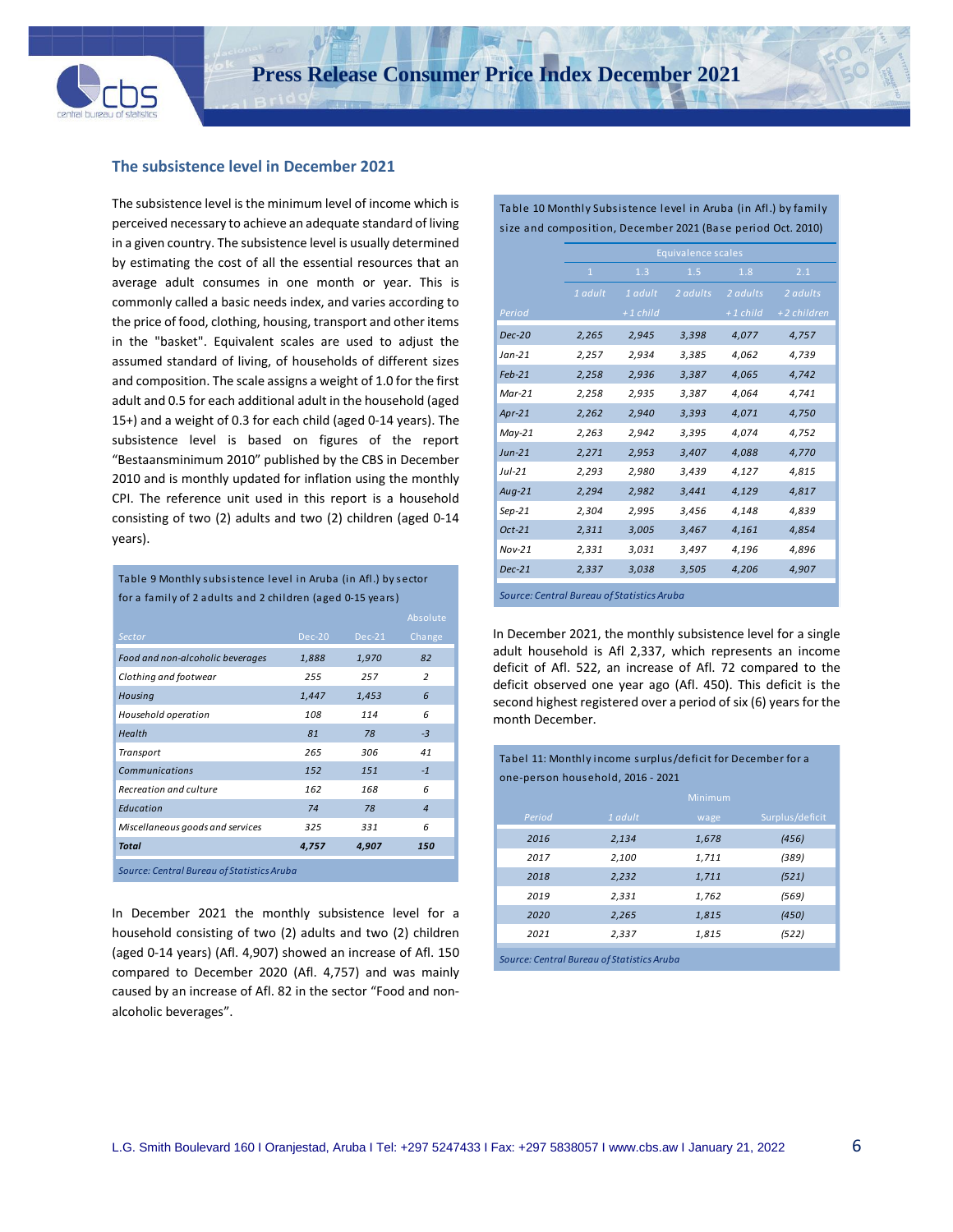**Monthly & Yearly Changes (%) in the Consumer Price Index for December 2021, Total Population (Jun 2019 = 100)**

| <b>DESCRIPTION</b>                                                                      | <b>WEIGHT</b>               | 2020        | 2021                                                | 2021         | <b>Monthly</b>   | Ytd           | <b>End of period</b> | <b>Period average</b> |
|-----------------------------------------------------------------------------------------|-----------------------------|-------------|-----------------------------------------------------|--------------|------------------|---------------|----------------------|-----------------------|
|                                                                                         | coefficient                 | <b>Dec</b>  | <b>Nov</b>                                          | <b>Dec</b>   | Nov - Dec        | Dec - Dec     | Dec 20 - Dec 21      | Dec 20 - Dec 21       |
| Food and non-alcoholic beverages                                                        | 1,087.7 96.70 100.76 100.89 |             |                                                     |              | 0.1              | 4.3           | 4.3                  | $-0.2$                |
| Food                                                                                    |                             |             | 964.1 96.26 100.63 100.68                           |              | 0.1              | 4.6           | 4.6                  | $-0.3$                |
| Non-alcoholic beverages                                                                 |                             |             | 123.6 100.16 101.79 102.51                          |              | 0.7              | 2.3           | 2.3                  | 0.3                   |
| Alcoholic beverages and tobacco                                                         |                             |             | 78.2 99.87 101.02 101.99                            |              | 1.0              | 2.1           | 2.1                  | 0.1                   |
| Alcoholic beverages for consumption at home                                             |                             | 62.2 98.46  |                                                     | 99.55 100.77 | 1.2              | 2.3           | 2.3                  | $-0.3$                |
| Tobacco                                                                                 |                             |             | 16.0 105.36 106.74 106.74                           |              | 0.0              | 1.3           | 1.3                  | 1.3                   |
| <b>Clothing and footwear</b>                                                            |                             | 276.8 93.45 | 88.41                                               | 94.29        | 6.7              | 0.9           | 0.9                  | $-6.8$                |
| Clothing                                                                                |                             | 212.8 94.23 | 90.07                                               | 95.07        | 5.5              | 0.9           | 0.9                  | $-5.0$                |
| Footwear                                                                                |                             | 64.0 90.85  | 82.87                                               | 91.70        | 10.7             | 0.9           | 0.9                  | $-12.6$               |
| <b>Housing</b>                                                                          | 2,522.2 97.98 99.46         |             |                                                     | 98.42        | $-1.0$           | 0.5           | 0.5                  | 0.7                   |
| Actual rentals for housing                                                              |                             |             | 666.7 102.26 103.66 103.79                          |              | 0.1              | 1.5           | 1.5                  | 1.5                   |
| Imputed rentals for housing                                                             |                             |             | 34.4 98.52 101.13 99.65                             |              | $-1.5$           | 1.1           | 1.1                  | $-1.0$                |
| Maintenance and repair of the dwelling                                                  |                             |             | 517.0 101.19 106.43 101.30                          |              | $-4.8$           | 0.1           | 0.1                  | 1.2                   |
| Water supply and miscellaneous services relating to the dwelling                        |                             |             | 463.6 101.35 101.35 101.35                          |              | 0.0              | 0.0           | 0.0                  | 0.0                   |
| Electricity, gas and other fuels                                                        |                             |             | 840.4 90.72 90.72                                   | 90.72        | 0.0              | 0.0           | 0.0                  | 0.0                   |
|                                                                                         |                             | 929.2 96.66 | 94.88                                               | 102.68       |                  |               |                      |                       |
| <b>Household operation</b><br>Furniture, furnishings, carpets and other floor coverings |                             | 128.8 78.66 | 74.75                                               | 80.70        | 8.2<br>8.0       | 6.2<br>2.6    | 6.2<br>2.6           | $-1.1$<br>$-10.5$     |
| <b>Household textiles</b>                                                               |                             | 58.6 83.92  | 82.32                                               | 80.43        | $-2.3$           | $-4.2$        | $-4.2$               | $-9.9$                |
| Household appliances                                                                    |                             | 246.0 97.52 |                                                     | 90.93 110.28 | 21.3             | 13.1          | 13.1                 | 0.5                   |
| Glassware, tableware and household utensils                                             |                             |             | 17.2 86.32 71.94                                    | 81.49        | 13.3             | $-5.6$        | $-5.6$               | $-16.8$               |
| Tools and equipment for house and garden                                                |                             |             | 58.2 114.57 124.88 152.35                           |              | 22.0             | 33.0          | 33.0                 | 13.4                  |
| Goods and services for routine household maintenance and cleaning                       |                             |             | 420.5 101.40 101.89 102.07                          |              | 0.2              | 0.7           | 0.7                  | 0.2                   |
| Health                                                                                  |                             |             | 223.1 97.76 95.26                                   | 95.13        | $-0.1$           | $-2.7$        | $-2.7$               | $-3.6$                |
| Medical products, appliances and equipment                                              |                             | 152.3 96.41 | 94.15                                               | 93.77        | $-0.4$           | $-2.7$        | $-2.7$               | $-4.1$                |
| Out-patient services                                                                    |                             | 52.4 98.12  | 96.01                                               | 95.71        | $-0.3$           | $-2.5$        | $-2.5$               | $-3.9$                |
| Other treatments                                                                        |                             | 7.8 96.49   | 92.96                                               | 92.14        | $-0.9$           | $-4.5$        | $-4.5$               | $-5.2$                |
| Health products and services n.e.c.                                                     |                             |             | 10.5 116.56 109.37 113.97                           |              | 4.2              | $-2.2$        | $-2.2$               | 6.1                   |
|                                                                                         |                             |             |                                                     |              |                  |               |                      |                       |
| <b>Transport</b>                                                                        | 1,257.4 90.90 105.86 105.20 |             |                                                     |              | $-0.6$           | 15.7          | 15.7                 | 9.5                   |
| Purchase of vehicles                                                                    |                             | 442.6 94.83 | 98.78                                               | 98.87        | 0.1              | 4.3           | 4.3                  | 1.8                   |
| Operation of personal transport equipment<br><b>Transport services</b>                  |                             |             | 763.3 89.67 111.16 109.54<br>51.5 75.35 88.11 95.34 |              | $-1.5$<br>8.2    | 22.2<br>26.5  | 22.2<br>26.5         | 14.8<br>1.4           |
|                                                                                         |                             |             |                                                     |              |                  |               |                      |                       |
| <b>Communications</b>                                                                   |                             | 849.6 99.80 | 99.24                                               | 99.24        | 0.0              | $-0.6$        | $-0.6$               | $-0.1$                |
| Telephone and telefax equipment                                                         |                             | 43.8 93.97  | 83.07                                               | 83.07        | 0.0              | $-11.6$       | $-11.6$              | $-3.3$                |
| Telephone and telefax services                                                          |                             |             | 805.8 100.12 100.12 100.12                          |              | 0.0              | 0.0           | 0.0                  | 0.1                   |
| <b>Recreation and culture</b>                                                           | 1,013.3 97.20               |             |                                                     | 99.66 100.46 | 0.8              | 3.4           | 3.4                  | $-1.9$                |
| Audio-visual, photographic and information processing equipment                         |                             | 58.5 87.99  |                                                     | 85.22 122.78 | 44.1             | 39.5          | 39.5                 | 7.3                   |
| Other major durables for recreation and culture                                         |                             | 20.0 94.07  |                                                     | 88.71 92.12  | 3.8              | $-2.1$        | $-2.1$               | $-4.6$                |
| Other recreational items and equipment; gardens and pets                                |                             |             | 266.6 99.29 101.40 100.58                           |              | $-0.8$           | 1.3           | 1.3                  | $-2.9$                |
| Recreational and cultural services                                                      |                             |             | 309.1 99.65 102.53 101.77                           |              | $-0.7$           | 2.1           | 2.1                  | 1.1                   |
| Newspapers, books and stationery<br>Holidays                                            |                             |             | 43.7 83.52 84.92 81.73<br>315.4 96.84 100.80 98.07  |              | $-3.8$<br>$-2.7$ | $-2.1$<br>1.3 | $-2.1$<br>1.3        | $-7.4$<br>$-4.5$      |
|                                                                                         |                             |             |                                                     |              |                  |               |                      |                       |
| <b>Education</b>                                                                        |                             |             | 98.0 100.17 104.79 104.79                           |              | 0.0              | 4.6           | 4.6                  | 1.9                   |
| Pre primary and primary education                                                       |                             |             | 24.0 100.00 100.00 100.00                           |              | 0.0              | 0.0           | 0.0                  | 0.0                   |
| Secondary education                                                                     |                             |             | 43.4 100.00 110.44 110.44                           |              | 0.0              | 10.4          | 10.4                 | 4.4                   |
| Post-secondary non-tertiary education                                                   |                             |             | 4.6 100.00 100.00 100.00                            |              | 0.0              | 0.0           | 0.0                  | 0.0                   |
| Tertiary education                                                                      |                             |             | 23.6 100.00 100.00 100.00                           |              | 0.0              | 0.0           | 0.0                  | 0.0                   |
| Education not definable by level                                                        |                             |             | 2.5 106.67 106.67 106.67                            |              | 0.0              | 0.0           | 0.0                  | 0.0                   |
| <b>Restaurants and hotels</b>                                                           |                             |             | 442.0 102.44 103.50 104.39                          |              | 0.9              | 1.9           | 1.9                  | 0.3                   |
| Catering services                                                                       |                             |             | 429.8 102.68 104.90 105.43                          |              | 0.5              | 2.7           | 2.7                  | 1.5                   |
| <b>Accommodation services</b>                                                           |                             |             | 12.2 93.96 54.25                                    | 67.78        | 24.9             | $-27.9$       | $-27.9$              | $-39.1$               |
| Miscellaneous goods and services                                                        | 1,222.6 98.43 100.09 100.23 |             |                                                     |              | 0.1              | 1.8           | 1.8                  | $-0.1$                |
| Personal care                                                                           |                             | 427.1 96.65 | 96.55                                               | 96.70        | 0.2              | 0.0           | 0.0                  | $-1.1$                |
| Personal effects n.e.c.                                                                 |                             | 106.6 94.62 | 94.53                                               | 95.53        | 1.1              | 1.0           | 1.0                  | $-2.6$                |
| Social protection                                                                       |                             |             | 78.2 100.00 126.67 126.67                           |              | 0.0              | 26.7          | 26.7                 | 7.8                   |
| Insurance                                                                               |                             |             | 610.7 100.14 100.14 100.14                          |              | 0.0              | 0.0           | 0.0                  | 0.0                   |
| CPI                                                                                     | 10,000.0 97.06              |             | 99.90 100.60                                        |              | 0.7              | 3.6           | 3.6                  | 0.7                   |
| Source: Central Bureau of Statistics Aruba                                              |                             |             |                                                     |              |                  |               |                      |                       |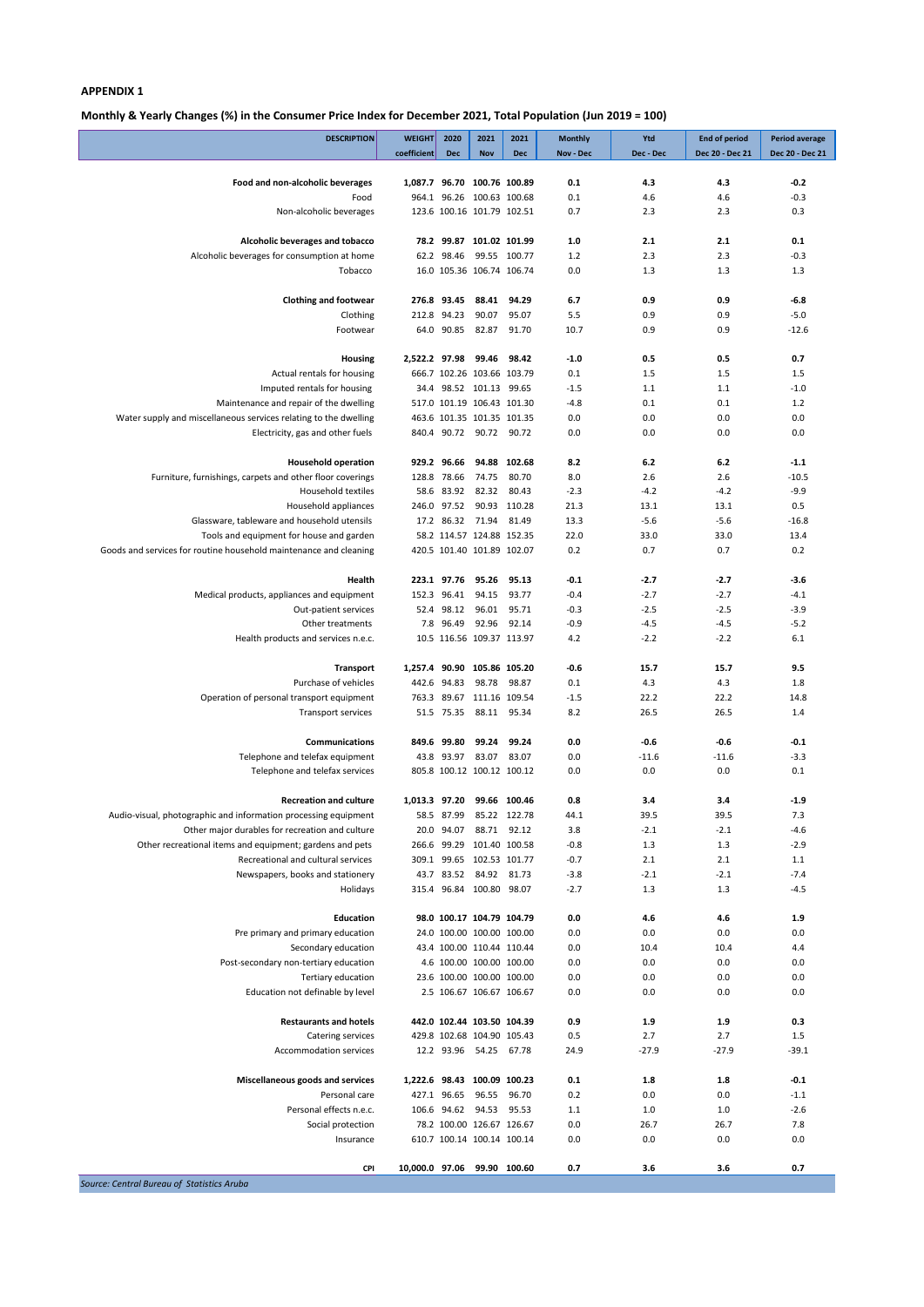**Effect on the Consumer Price Index per sector and category for December 2021, Total Population (Jun 2019 = 100)**

| <b>DESCRIPTION</b>                                                | <b>WEIGHT</b> | <b>Monthly</b> | Ytd          | <b>End of period</b> | Period average  |
|-------------------------------------------------------------------|---------------|----------------|--------------|----------------------|-----------------|
|                                                                   | coefficient   | Nov - Dec      | Dec - Dec    | Dec 20 - Dec 21      | Dec 20 - Dec 21 |
| Food and non-alcoholic beverages                                  | 1,087.7       | 0.01           | 0.47         | 0.47                 | $-0.02$         |
| Food                                                              | 964.1         | 0.00           | 0.44         | 0.44                 | $-0.03$         |
| Non-alcoholic beverages                                           | 123.6         | 0.01           | 0.03         | 0.03                 | 0.00            |
| Alcoholic beverages and tobacco                                   | 78.2          | 0.01           | 0.02         | 0.02                 | 0.00            |
| Alcoholic beverages for consumption at home                       | 62.2          | 0.01           | 0.01         | 0.01                 | 0.00            |
| Tobacco                                                           | 16.0          | 0.00           | 0.00         | 0.00                 | 0.00            |
|                                                                   |               |                |              |                      |                 |
| <b>Clothing and footwear</b>                                      | 276.8         | 0.16           | 0.02         | 0.02                 | $-0.18$         |
| Clothing                                                          | 212.8         | 0.11           | 0.02         | 0.02                 | $-0.10$         |
| Footwear                                                          | 64.0          | 0.06           | 0.01         | 0.01                 | $-0.08$         |
| <b>Housing</b>                                                    | 2,522.2       | $-0.26$        | 0.12         | 0.12                 | 0.17            |
| Actual rentals for housing                                        | 666.7         | 0.01           | 0.11         | 0.11                 | 0.10            |
| Imputed rentals for housing                                       | 34.4          | $-0.01$        | 0.00         | 0.00                 | 0.00            |
| Maintenance and repair of the dwelling                            | 517.0         | $-0.27$        | 0.01         | 0.01                 | 0.07            |
| Water supply and miscellaneous services relating to the dwelling  | 463.6         | 0.00           | 0.00         | 0.00                 | 0.00            |
| Electricity, gas and other fuels                                  | 840.4         | 0.00           | 0.00         | 0.00                 | 0.00            |
| <b>Household operation</b>                                        | 929.2         | 0.73           | 0.58         | 0.58                 | $-0.10$         |
| Furniture, furnishings, carpets and other floor coverings         | 128.8         | 0.08           | 0.03         | 0.03                 | $-0.12$         |
| Household textiles                                                | 58.6          | $-0.01$        | $-0.02$      | $-0.02$              | $-0.05$         |
| Household appliances                                              | 246.0         | 0.48           | 0.32         | 0.32                 | 0.01            |
| Glassware, tableware and household utensils                       | 17.2          | 0.02           | $-0.01$      | $-0.01$              | $-0.03$         |
| Tools and equipment for house and garden                          | 58.2          | 0.16           | 0.23         | 0.23                 | 0.08            |
| Goods and services for routine household maintenance and cleaning | 420.5         | 0.01           | 0.03         | 0.03                 | 0.01            |
|                                                                   |               |                |              |                      |                 |
| Health                                                            | 223.1         | 0.00           | $-0.06$      | $-0.06$              | $-0.08$         |
| Medical products, appliances and equipment                        | 152.3         | $-0.01$        | $-0.04$      | $-0.04$              | $-0.06$         |
| Out-patient services                                              | 52.4          | 0.00           | $-0.01$      | $-0.01$              | $-0.02$         |
| Other treatments                                                  | 7.8           | 0.00           | 0.00         | 0.00                 | 0.00            |
| Health products and services n.e.c.                               | 10.5          | 0.00           | 0.00         | 0.00                 | 0.01            |
| <b>Transport</b>                                                  | 1,257.4       | $-0.08$        | 1.85         | 1.85                 | 1.13            |
| Purchase of vehicles                                              | 442.6         | 0.00           | 0.18         | 0.18                 | 0.08            |
| Operation of personal transport equipment                         | 763.3         | $-0.12$        | 1.56         | 1.56                 | 1.05            |
| <b>Transport services</b>                                         | 51.5          | 0.04           | 0.11         | 0.11                 | 0.01            |
| <b>Communications</b>                                             | 849.6         | 0.00           | $-0.05$      | $-0.05$              | 0.00            |
| Telephone and telefax equipment                                   | 43.8          | 0.00           | $-0.05$      | $-0.05$              | $-0.01$         |
| Telephone and telefax services                                    | 805.8         | 0.00           | 0.00         | 0.00                 | 0.01            |
|                                                                   |               |                |              |                      |                 |
| <b>Recreation and culture</b>                                     | 1,013.3       | 0.08           | 0.34         | 0.34                 | $-0.19$         |
| Audio-visual, photographic and information processing equipment   | 58.5          | 0.22           | 0.21         | 0.21                 | 0.04            |
| Other major durables for recreation and culture                   | 20.0          | 0.01           | 0.00         | 0.00                 | $-0.01$         |
| Other recreational items and equipment; gardens and pets          | 266.6         | $-0.02$        | 0.04         | 0.04                 | $-0.08$         |
| Recreational and cultural services                                | 309.1         | $-0.02$        | 0.07         | 0.07                 | 0.03            |
| Newspapers, books and stationery                                  | 43.7          | $-0.01$        | $-0.01$      | $-0.01$              | $-0.03$         |
| Holidays                                                          | 315.4         | $-0.09$        | 0.04         | 0.04                 | $-0.14$         |
| <b>Education</b>                                                  | 98.0          | 0.00           | 0.05         | 0.05                 | 0.02            |
| Pre primary and primary education                                 | 24.0          | 0.00           | 0.00         | 0.00                 | 0.00            |
| Secondary education                                               | 43.4          | 0.00           | 0.05         | 0.05                 | 0.02            |
| Post-secondary non-tertiary education                             | 4.6           | 0.00           | 0.00         | 0.00                 | 0.00            |
| Tertiary education                                                | 23.6          | 0.00           | 0.00         | 0.00                 | 0.00            |
| Education not definable by level                                  | 2.5           | 0.00           | 0.00         | 0.00                 | 0.00            |
| <b>Restaurants and hotels</b>                                     | 442.0         | 0.04           | 0.09         | 0.09                 | 0.01            |
| Catering services                                                 | 429.8         | 0.02           | 0.12         | 0.12                 | 0.07            |
| <b>Accommodation services</b>                                     | 12.2          | 0.02           | $-0.03$      | $-0.03$              | $-0.05$         |
|                                                                   |               |                |              |                      |                 |
| Miscellaneous goods and services                                  | 1,222.6       | 0.02           | 0.23         | 0.23                 | $-0.01$         |
| Personal care                                                     | 427.1         | 0.01           | 0.00         | 0.00                 | $-0.05$         |
| Personal effects n.e.c.                                           | 106.6         | 0.01           | 0.01         | 0.01                 | $-0.03$         |
| Social protection<br>Insurance                                    | 78.2<br>610.7 | 0.00<br>0.00   | 0.21<br>0.00 | 0.21<br>0.00         | 0.06<br>0.00    |
|                                                                   |               |                |              |                      |                 |
| <b>CPI</b>                                                        | 10,000.0      | 0.70           | 3.65         | 3.65                 | 0.74            |
| Source: Central Bureau of Statistics Aruba                        |               |                |              |                      |                 |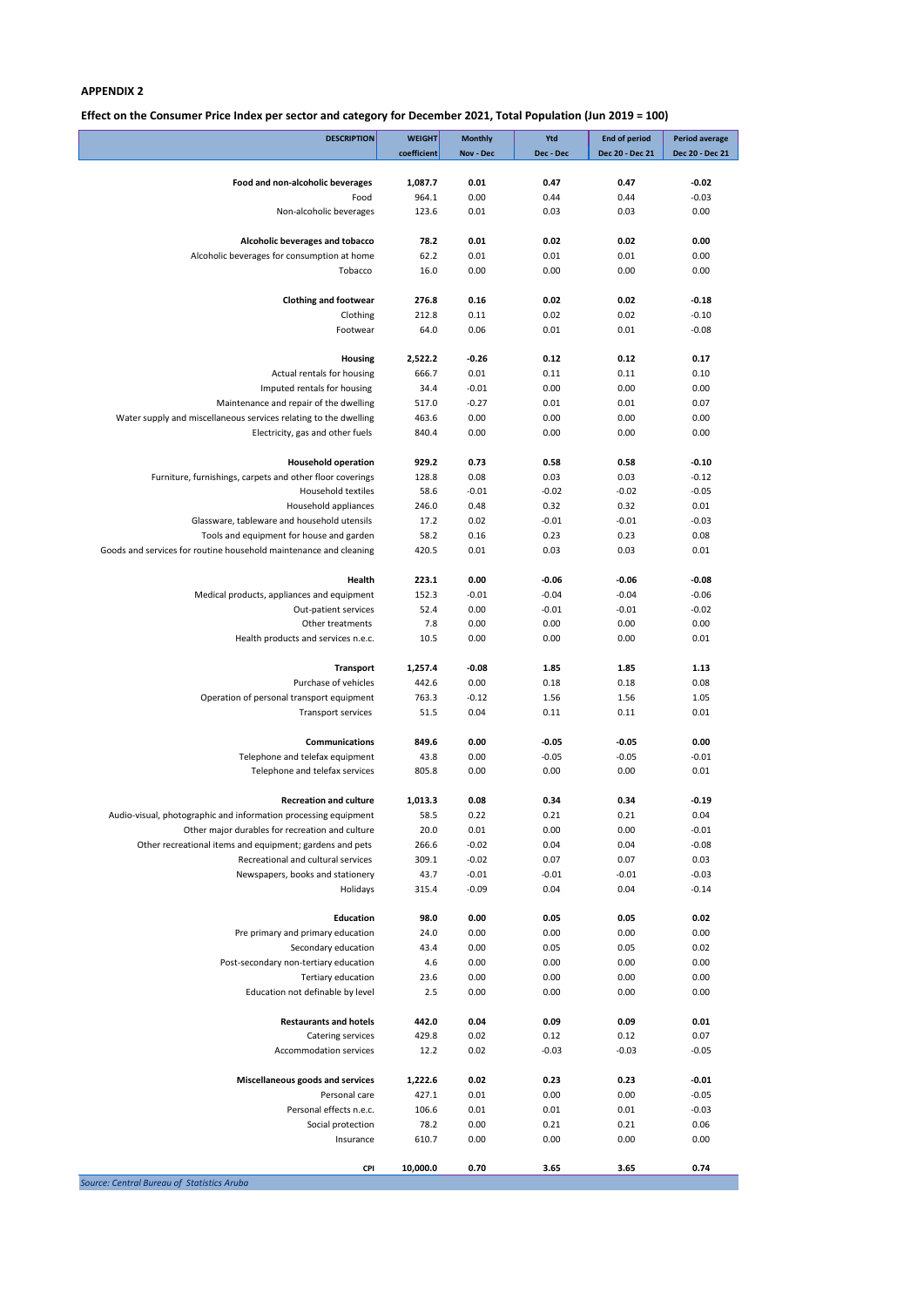# **Monthly & Yearly Changes (%) and effect in the Food & catering services for December 2021, Total Population (Jun 2019 = 100)**

Please note: CPI for the period Jun 2019 - Sep 2020 have been revised and corrected

|                                                           |               | % Change        |                      |                | <b>Effect</b>        |  |
|-----------------------------------------------------------|---------------|-----------------|----------------------|----------------|----------------------|--|
| <b>DESCRIPTION</b>                                        | <b>WEIGHT</b> | <b>Monthly</b>  | <b>End of period</b> | <b>Monthly</b> | <b>End of period</b> |  |
|                                                           | coefficient   | Nov - Dec       | Dec 20 - Dec 21      | Nov - Dec      | Dec 20 - Dec 21      |  |
| Food & catering services                                  | 1,517.5       | 0.2             | 3.8                  | 0.037          | 0.591                |  |
| <b>Food at home</b>                                       | 1,087.7       | 0.1             | 4.3                  | 0.014          | 0.469                |  |
| <b>Bread and cereals</b>                                  | 178.1         | 0.0             | 2.4                  | 0.001          | 0.043                |  |
| Rice                                                      | 23.5          | 0.1             | 2.5                  | 0.000          | 0.006                |  |
| <b>Bread</b>                                              | 72.1          | $-0.7$          | 6.0                  | $-0.005$       | 0.045                |  |
| Pasta products                                            | 9.2           | 1.4             | 5.1                  | 0.001          | 0.005                |  |
| Other cereals and cereal products                         | 73.3          | 0.7             | $-1.7$               | 0.005          | $-0.012$             |  |
| Meat                                                      | 242.5         | 0.8             | 7.1                  | 0.021          | 0.172                |  |
| <b>Bovine</b>                                             | 67.3          | 0.5             | 8.2                  | 0.003          | 0.056                |  |
| Swine                                                     | 25.5          | 0.6             | 8.5                  | 0.002          | 0.023                |  |
| Poultry                                                   | 75.7          | 0.1             | 10.7                 | 0.001          | 0.074                |  |
| Other meat and meat preparations                          | 74.0          | 1.9             | 2.4                  | 0.015          | 0.019                |  |
| Fish and other seafood                                    | 49.0          | 0.9             | 3.2                  | 0.004          | 0.016                |  |
| Fish and seafood preparations                             | 49.0          | 0.9             | 3.2                  | 0.004          | 0.016                |  |
|                                                           |               |                 |                      |                |                      |  |
| Milk, cheese and eggs                                     | 135.3         | 0.4             | 1.8                  | 0.006          | 0.025                |  |
| Cheese                                                    | 55.4<br>16.6  | 0.2<br>3.2      | 0.7<br>2.8           | 0.001<br>0.006 | 0.004<br>0.005       |  |
| Eggs<br>Milk                                              | 40.0          | 0.1             | 4.6                  | 0.000          | 0.018                |  |
| Other milk products                                       | 23.3          | $-0.3$          | $-1.0$               | $-0.001$       | $-0.002$             |  |
|                                                           |               |                 |                      |                |                      |  |
| Oils and fats                                             | 32.2          | 3.6             | 15.2                 | 0.013          | 0.049                |  |
| Corn oil                                                  | 2.8           | 10.4            | 30.1                 | 0.004          | 0.009                |  |
| Butter and margarine                                      | 9.2           | 0.2             | 9.2                  | 0.000          | 0.008                |  |
| Other oils and fats                                       | 20.1          | 4.1             | 15.7                 | 0.009          | 0.031                |  |
| Fruit                                                     | 97.6          | $-2.5$          | 10.2                 | $-0.025$       | 0.093                |  |
| Oranges                                                   | 9.4           | $-2.5$          | 8.9                  | $-0.003$       | 0.010                |  |
| Bananas and plantains                                     | 19.9          | 2.5             | 12.7                 | 0.004          | 0.018                |  |
| Apples                                                    | 9.3           | 2.5             | 8.7                  | 0.002          | 0.008                |  |
| Avocado                                                   | 5.0           | $-4.6$          | $-3.9$               | $-0.002$       | $-0.002$             |  |
| Grapes                                                    | 9.2           | $-2.7$          | 8.3                  | $-0.002$       | 0.007                |  |
| <b>Nuts</b>                                               | 11.9          | 0.2             | $-3.3$               | 0.000          | $-0.004$             |  |
| Lemons and mandarins                                      | $6.0$         | $-2.6$          | $-1.1$               | $-0.001$       | 0.000                |  |
| Cherries and strawberries                                 | 8.8           | $-12.0$         | 48.8                 | $-0.022$       | 0.054                |  |
| Melons and watermelons                                    | 7.7           | $-2.3$          | 6.5                  | $-0.002$       | 0.004                |  |
| Papayas and pineapples<br>Other fruits and fruit products | 6.9<br>3.5    | $-0.8$<br>$2.5$ | $-7.1$<br>4.7        | 0.000<br>0.001 | $-0.004$<br>0.001    |  |
|                                                           |               |                 |                      |                |                      |  |
| <b>Potatoes and other tubers</b>                          | 18.2          | $-3.6$          | 5.6                  | $-0.005$       | 0.008                |  |
| Potatoes                                                  | 12.2          | $-6.3$          | 5.8                  | $-0.006$       | 0.005                |  |
| Other tubers                                              | 2.0           | $1.0$           | 6.5                  | 0.000          | 0.001                |  |
| Sweet potatoes and yucca                                  | 4.0           | 1.3             | 4.7                  | 0.000          | 0.002                |  |
| Vegetables                                                | 89.1          | $-1.3$          | 1.7                  | $-0.011$       | 0.014                |  |
| Lettuce                                                   | 6.8           | $-20.9$         | $-12.0$              | $-0.012$       | $-0.007$             |  |
| Tomatoes                                                  | 9.7           | $-10.1$         | $-5.0$               | $-0.011$       | $-0.005$             |  |
| Onions and garlic                                         | 18.7          | 0.5             | 3.9                  | 0.001          | 0.006                |  |
| Celery and broccoli                                       | 15.3          | 5.6             | 12.9                 | 0.007          | 0.017                |  |
| Other vegetables                                          | 15.3          | 2.9             | 7.5                  | 0.004          | 0.010                |  |
| Other preserved or processed vegetables                   | 8.4           | $-0.2$          | $-2.0$               | 0.000          | $-0.002$             |  |
| Frozen vegetable mixtures                                 | 14.8          | 0.4             | $-3.7$               | 0.001          | $-0.005$             |  |
| Sugar, jam, honey and other confectionery                 | 42.0          | 0.1             | 1.7                  | 0.000          | 0.007                |  |
| Sugar                                                     | 12.1          | 0.7             | 6.0                  | 0.001          | 0.008                |  |
| Jams and jellies                                          | 2.5           | $-0.3$          | $-5.0$               | 0.000          | $-0.001$             |  |
| Other confectionery products                              | 27.5          | $-0.1$          | 0.3                  | 0.000          | 0.001                |  |
|                                                           |               |                 |                      |                |                      |  |
| Food products n.e.c.                                      | 80.1          | 0.2             | $1.5$                | 0.001          | 0.013                |  |
| Other food products                                       | 80.1          | 0.2             | 1.5                  | 0.001          | 0.013                |  |
| Non-alcoholic beverages                                   | 123.6         | 0.7             | 2.3                  | 0.009          | 0.030                |  |
| Coffee and tea                                            | 20.9          | 0.1             | 1.8                  | 0.000          | 0.004                |  |
| Other non-alcoholic beverages                             | 14.6          | 0.5             | 0.5                  | 0.001          | 0.001                |  |
| Soft and sports drinks                                    | 31.0          | 1.5             | 6.9                  | 0.005          | 0.022                |  |
| Fruit juices                                              | 57.1          | 0.5             | 0.5                  | 0.003          | 0.003                |  |
| Food away from home                                       | 429.8         | 0.5             | 2.7                  | 0.023          | 0.122                |  |
| Food and beverage consumption away from home              | 429.8         | 0.5             | 2.7                  | 0.023          | 0.122                |  |
|                                                           |               |                 |                      |                |                      |  |
| Other goods and services                                  | 8,482.5       | 0.8             | 3.6                  | 0.663          | 3.057                |  |
| Other goods                                               | 4,735.8       | 1.7             | 5.2                  | 0.765          | 2.408                |  |
| Other services                                            | 3,746.7       | $-0.3$          | $1.7\,$              | $-0.102$       | 0.649                |  |
| CPI                                                       | 10,000        | $0.7\,$         | 3.6                  | 0.700          | 3.648                |  |
| Source: Central Bureau of Statistics Aruba                |               |                 |                      |                |                      |  |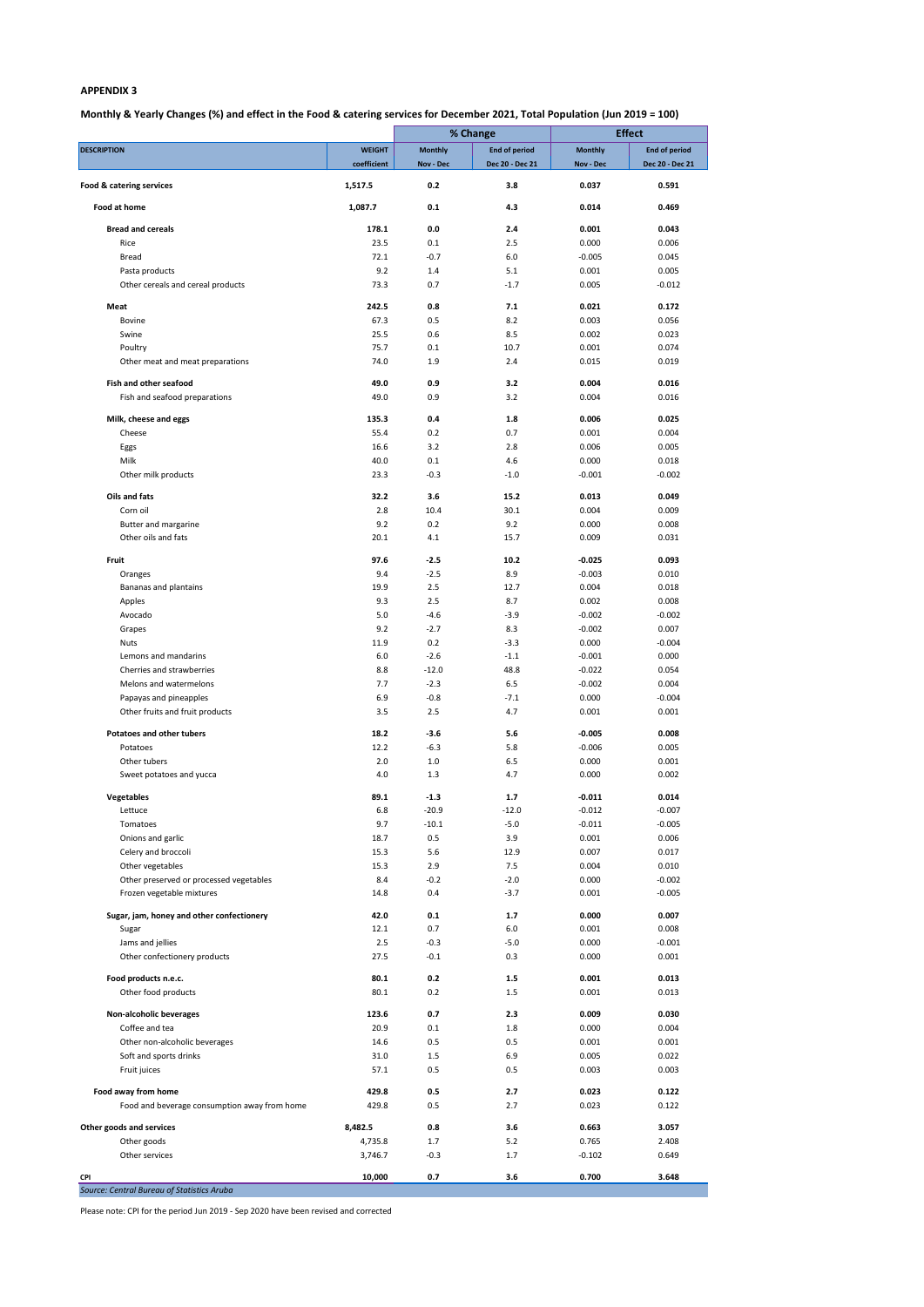# **Overview of Consumer Price Index (CPI) 2020 - 2021, (Jun 2019 = 100)**

|                           |                  |                  |                  |                         | <b>YEAR: 2021</b> |            |               | <b>YEAR: 2020</b> |                |                  |                  |               |
|---------------------------|------------------|------------------|------------------|-------------------------|-------------------|------------|---------------|-------------------|----------------|------------------|------------------|---------------|
|                           | <b>Base</b>      | <b>Base</b>      | <b>Base</b>      | <b>Base</b>             |                   |            | <b>CHANGE</b> |                   | <b>CHANGE</b>  |                  |                  |               |
|                           | <b>Jun-19</b>    | <b>Jun-19</b>    | <b>Jun-19</b>    | <b>Jun-19</b>           | <b>Monthly</b>    | Year-to    | Yearly        | <b>Period</b>     | <b>Monthly</b> | Year-to          | Yearly           | <b>Period</b> |
|                           | $=100.0$         | $=100.0$         | $=100.0$         | $=100.0$                |                   | date       |               | average           |                | date             |                  | average       |
|                           | Jan.'20          | <b>Dec.'19</b>   | Jan.'21          | <b>Dec.'20</b>          |                   |            |               |                   |                |                  |                  |               |
| <b>Total Population</b>   | 99.57            | 100.13           | 96.89            | 97.06                   | $-0.2$            | $-0.2$     | $-2.7$        | $-1.8$            | $-0.6$         | -0.6             | 3.4              | 3.9           |
| Low Income                | 99.19            | 99.88            | 96.80            | 96.95                   | $-0.2$            | $-0.2$     | $-2.4$        |                   | $-0.7$         | $-0.7$           | 2.7              |               |
| High Income               | 99.74            | 100.25           | 96.91            | 97.10                   | $-0.2$            | $-0.2$     | $-2.8$        |                   | $-0.5$         | $-0.5$           | 3.7              |               |
|                           | <b>Feb.'20</b>   | Jan.'20          | Feb.'21          | Jan.'21                 |                   |            |               |                   |                |                  |                  |               |
| <b>Total Population</b>   | 98.90            | 99.57            | 97.00            | 96.89                   | 0.1               | $-0.1$     | $-1.9$        | $-2.2$            | $-0.7$         | $-1.2$           | 2.3              | 3.9           |
| Low Income                | 98.56            | 99.19            | 96.92            | 96.80                   | 0.1               | 0.0        | $-1.7$        |                   | $-0.6$         | $-1.3$           | 1.7              |               |
| High Income               | 99.06            | 99.74            | 97.01            | 96.91                   | 0.1               | $-0.1$     | $-2.1$        |                   | $-0.7$         | $-1.2$           | 2.6              |               |
|                           | <b>Mar.'20</b>   | <b>Feb.'20</b>   | <b>Mar.'21</b>   | Feb.'21                 |                   |            |               |                   |                |                  |                  |               |
| <b>Total Population</b>   | 98.67            | 98.90            | 97.59            | 97.00                   | 0.6               | 0.5        | $-1.1$        | $-2.3$            | $-0.2$         | $-1.5$           | 0.7              | 3.6           |
| Low Income                | 98.35            | 98.56            | 97.49            | 96.92                   | 0.6               | 0.6        | $-0.9$        |                   | $-0.2$         | $-1.5$           | 0.1              |               |
| High Income               | 98.82            | 99.06            | 97.63            | 97.01                   | 0.6               | 0.5        | $-1.2$        |                   | $-0.2$         | $-1.4$           | 0.9              |               |
| <b>Total Population</b>   | Apr.'20<br>97.93 | Mar.'20<br>98.67 | Apr.'21<br>97.57 | <b>Mar.'21</b><br>97.59 | $-0.02$           | 0.5        | $-0.4$        | $-2.3$            | $-0.8$         | $-2.2$           | $-0.9$           | 3.2           |
| Low Income                | 97.66            | 98.35            | 97.52            | 97.49                   | 0.03              | 0.6        | $-0.1$        |                   | $-0.7$         | $-2.2$           | $-1.0$           |               |
| High Income               | 98.04            | 98.82            | 97.58            | 97.63                   | $-0.05$           | 0.5        | $-0.5$        |                   | $-0.8$         | $-2.2$           | $-0.8$           |               |
|                           | May'20           | Apr.'20          | May'21           | Apr.'21                 |                   |            |               |                   |                |                  |                  |               |
| <b>Total Population</b>   | 97.63            | 97.93            | 97.39            | 97.57                   | $-0.2$            | 0.3        | $-0.2$        | $-2.2$            | $-0.3$         | $-2.5$           | $-1.6$           | 2.6           |
| Low Income                | 97.38            | 97.66            | 97.31            | 97.52                   | $-0.2$            | 0.4        | $-0.1$        |                   | $-0.3$         | $-2.5$           | $-2.1$           |               |
| High Income               | 97.74            | 98.04            | 97.42            | 97.58                   | $-0.2$            | 0.3        | $-0.3$        |                   | $-0.3$         | $-2.5$           | $-1.4$           |               |
|                           | Jun'20           | <b>May'20</b>    | Jun'21           | May'21                  |                   |            |               |                   |                |                  |                  |               |
| <b>Total Population</b>   | 97.14            | 97.63            | 98.09            | 97.39                   | 0.7               | 1.1        | 1.0           | $-1.8$            | $-0.5$         | $-3.0$           | $-2.9$           | 2.0           |
| Low Income                | 96.92            | 97.38            | 97.94            | 97.31                   | 0.6               | $1.0$      | 1.1           |                   | $-0.5$         | $-3.0$           | $-3.1$           |               |
| High Income               | 97.22            | 97.74            | 98.14            | 97.42                   | 0.7               | 1.1        | 0.9           |                   | $-0.5$         | $-3.0$           | $-2.8$           |               |
|                           | <b>Jul'20</b>    | <b>Jun'20</b>    | Jul'21           | <b>Jun'21</b>           |                   |            |               |                   |                |                  |                  |               |
| <b>Total Population</b>   | 96.83            | 97.14            | 98.53            | 98.09                   | 0.5               | 1.5        | 1.8           | $-1.4$            | $-0.3$         | $-3.3$           | $-3.2$           | 1.4           |
| Low Income                | 96.95            | 96.92            | 98.24            | 97.94                   | 0.3               | 1.3        | 1.3           |                   | 0.0            | $-2.9$           | $-3.0$           |               |
| High Income               | 96.76            | 97.22            | 98.65            | 98.14                   | 0.5               | 1.6        | 2.0           |                   | $-0.5$         | $-3.5$           | $-3.3$           |               |
|                           | Aug.'20          | <b>Jul'20</b>    | Aug.'21          | <b>Jul'21</b>           |                   |            |               |                   |                |                  |                  |               |
| <b>Total Population</b>   | 97.45            | 96.83            | 98.84            | 98.53                   | 0.3               | $1.8\,$    | 1.4           | $-1.1$            | 0.6            | $-2.7$           | $-2.5$           | 0.9           |
| Low Income<br>High Income | 97.56<br>97.39   | 96.95<br>96.76   | 98.61<br>98.93   | 98.24<br>98.65          | 0.4<br>0.3        | 1.7<br>1.9 | 1.1<br>1.6    |                   | 0.6<br>0.6     | $-2.6$<br>$-2.7$ | $-2.4$<br>$-2.5$ |               |
|                           |                  |                  |                  |                         |                   |            |               |                   |                |                  |                  |               |
| <b>Total Population</b>   | Sep.'20<br>97.14 | Aug.'20<br>97.45 | Sep.'21<br>99.24 | Aug.'21<br>98.84        | 0.4               | $2.2$      | 2.2           | $-0.7$            | $-0.3$         | $-3.0$           | $-2.3$           | 0.4           |
| Low Income                | 97.15            | 97.56            | 99.08            | 98.61                   | 0.5               | $2.2$      | 2.0           |                   | $-0.4$         | $-3.0$           | $-2.4$           |               |
| High Income               | 97.12            | 97.39            | 99.30            | 98.93                   | 0.4               | 2.3        | $2.2$         |                   | $-0.3$         | $-3.0$           | $-2.3$           |               |
|                           | Oct.'20          | Sep.'20          | Oct.'21          | Sep.'21                 |                   |            |               |                   |                |                  |                  |               |
| <b>Total Population</b>   | 96.97            | 97.14            | 99.31            | 99.24                   | 0.1               | 2.3        | 2.4           | $-0.3$            | $-0.2$         | $-3.2$           | $-2.8$           | $-0.2$        |
| Low Income                | 97.03            | 97.15            | 99.11            | 99.08                   | 0.0               | $2.2$      | 2.1           |                   | $-0.1$         | $-3.1$           | $-2.8$           |               |
| High Income               | 96.93            | 97.12            | 99.38            | 99.30                   | 0.1               | 2.3        | 2.5           |                   | $-0.2$         | $-3.2$           | $-2.8$           |               |
|                           | <b>Nov.'20</b>   | Oct.'20          | Nov.'21          | Oct.'21                 |                   |            |               |                   |                |                  |                  |               |
| <b>Total Population</b>   | 96.93            | 96.97            | 99.90            | 99.31                   | 0.6               | 2.9        | 3.1           | 0.2               | $-0.04$        | $-3.2$           | $-2.7$           | $-0.8$        |
| Low Income                | 96.94            | 97.03            | 99.50            | 99.11                   | 0.4               | 2.6        | 2.6           |                   | $-0.1$         | $-3.2$           | $-2.6$           |               |
| High Income               | 96.91            | 96.93            | 100.08           | 99.38                   | 0.7               | 3.1        | 3.3           |                   | $-0.02$        | $-3.2$           | $-2.7$           |               |
|                           | Dec.'20          | Nov.'20          | Dec.'21          | Nov.'21                 |                   |            |               |                   |                |                  |                  |               |
| <b>Total Population</b>   | 97.06            | 96.93            | 100.60           | 99.90                   | 0.7               | 3.6        | 3.6           | 0.7               | 0.1            | $-3.1$           | $-3.1$           | $-1.3$        |
| Low Income                | 96.95            | 96.94            | 100.16           | 99.50                   | 0.7               | 3.3        | 3.3           |                   | 0.01           | $-3.2$           | $-2.9$           |               |
| High Income               | 97.10            | 96.91            | 100.80           | 100.08                  | 0.7               | 3.8        | 3.8           |                   | 0.2            | $-3.0$           | $-3.1$           |               |

*Source: Central Bureau of Statistics Aruba*

Please note: CPI for the period Jun 2019 - Sep 2020 have been revised and corrected